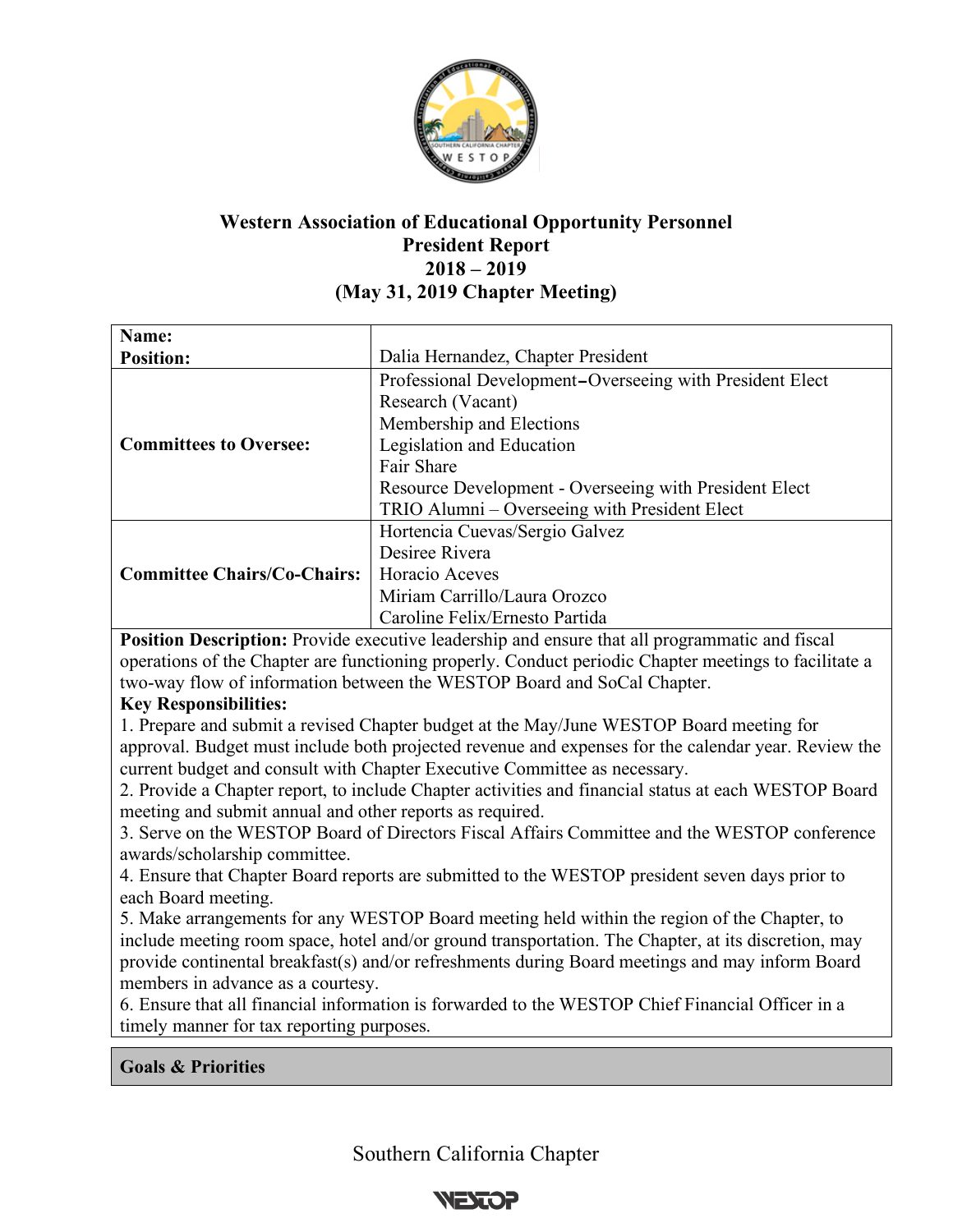

2018-2019 Goals and Priorities

a) Continue to invest in our member's professional development by creating new or expanding opportunities for scholarships and professional development.

b) Strengthen chapter's networking component to allow members to engage in mentoring and support activities.

c) Continue to streamline processes and bridge communication gaps by creating a one-stop center (chapter website) for access to chapter documents and vital staff/program resources.

• Chapter Website Address: www.westopsocal.org

• Facebook: https://www.facebook.com/WESTOPSoCal/

• Instagram: https://www/instagram/WESTOPSoCal/

d) Maximize the use of technology to allow for increased access and participation in chapter.

e) Increase Fair Share individual member contributions for 2018-2019 by 10.

f) Increase membership by at least 10% from previous year. Focus on reaching out to former members and new grantees.

#### **Updates**

*Chapter General Updates:* Continue to disseminate information through google listserv and social media platforms.

*Chapter Board and Service Council:* Elected Treasurer (Miguel Zarate Jr.) and Secretary (Caroline Felix) at the February chapter meeting. Will hold elections for the Vice President position at today's meeting.

*Resource Development*: Support our efforts by participating in opportunity drawings and scheduled member networking events/activities. Chapter Polo – suggested donation \$40, Water Bottle – suggested donation \$10 and Straight Out of SoCal T-Shirt – suggested donation \$20. Member networking event will be scheduled during winter break (January 2019) details will be provided through our google group and social media.

*Student Development*: SLC 2019 took place in April. More than 500 individuals were in attendance. More details to be provided by Chair Liz Hanna. TRIO Day of Service was held on Saturday, February 23rd, 2019. Report will be provided by TRIO Day Chair, Laura Orozco. *Professional Development:* The Professional Development Academy was held May 3-5, 2019 at the UCLA Lake Arrowhead Conference Center. Nine participants were selected to participate. Five Faculty were invited to present on the following topics: TRIO History, DoE, COE, WESTOP and the Current State of TRIO Programs; HR Labor Laws and Employee Management for New Supervisors; Legislation, Regulations, Allowable vs. Non-Allowable Costs; Grant Writing Strategies, Hygiene and Packaging; Are You Site Visit Ready?; Creating Work Life Balance; and Using Technology to Maximize Program Efforts.

*Legislation and Education:* Report provided by Chair Horacio Aceves. Policy Seminar was held March 24-27, 2019 at the Hyatt Regency Washington on Capitol Hill.

*Membership and Elections:* As of February 2019, SoCal has 170 members. More details will be provided by the Membership and Elections Chair, Desiree Rivera

Southern California Chapter